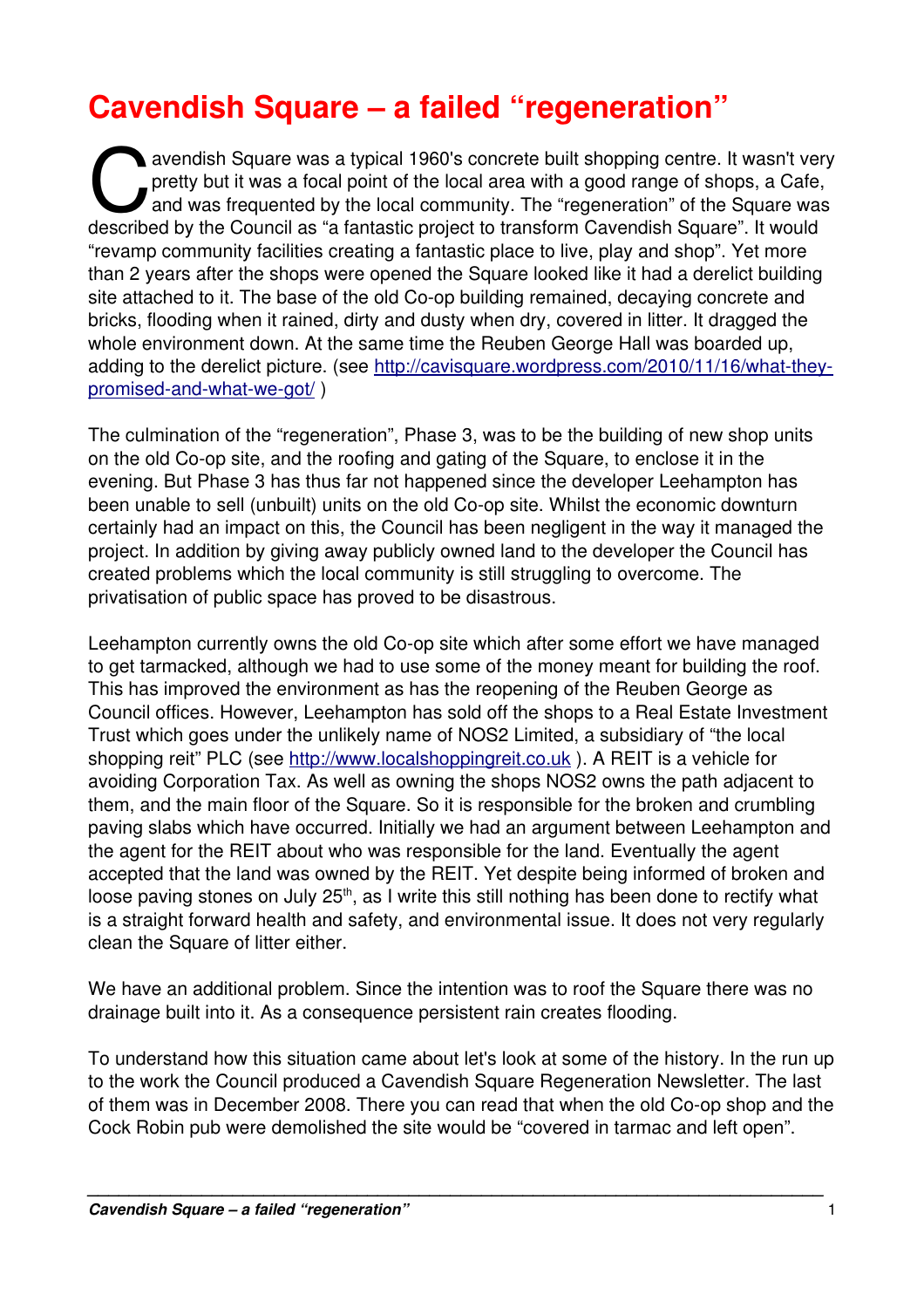#### **Regeneration Board**

When we had a meeting with Councillor Brian Mattack and a couple of Council officers I raised this with them. However, they could not give me an answer as to why this public commitment had been given. Had there been an agreement with Leehampton, or was it some 'gentleman's handshake'? Why would this be published in the Newsletter if there was no agreement? I decided to have a look at the Regeneration Board minutes to see whether there was any trace of an agreement to tarmac the site. Bassam, then the Cafe tenant, had told me that it was in the minutes. What I found there raised questions about the failure of Council officer to hold the developer to its commitments.

The minutes and "Regeneration Project Highlight Reports" are instructive. The minutes of  $19<sup>th</sup>$  May 2008 tell us that:

"JC and CG are meeting with the developer on  $20<sup>th</sup>$  May 2008 to discuss the situation as there are no pre-lets on the units. The *likelihood* is that that the Phase 3 – current Co-op shop – will be *demolished, cleared and tarmac laid*. The developer would then return in 2009 to commence building." (My emphasis here and hereafter.) So at this stage it was just a *likelihood*.

Move on to June  $24<sup>th</sup>$  and we read this:

"Phase 3 building – broad ranging discussions are still ongoing with the developer about the future of Phase 3 and the current financial market. Phase 3 has still not reached the 75% pre-let threshold and will not be developed for the moment. Discussions are still ongoing with the developer as to how the site will be treated. *The roof will be put on and the side wall built to enclose the mall, until Phase 3 development starts*."

We will come on to that last sentence in a moment. It appears to be another commitment not carried out.

#### **Constructing a Mall and covered walkway**

The demolition of the Co-op started on November  $17<sup>th</sup>$  2008, and the December Newsletter gave the expectation that the area would be covered in tarmac. On  $11<sup>th</sup>$  December we find the Project Highlight Report saying:

"The Development agreement requires Phase 3 to have commenced within 6 months of the completion of Phase 2, August 08. The funding arrangement for Phase 3 is 75% prelet, hence to be achieved by December 08/January 09. As the market has changed, there is a real possibility that these criterion will not be achieved. In the circumstances the developer is considering undertaking the Phase 3 demolition, the existing Co-op and the Cock Robin pub, and then (?) the site. If the pre-lets are not achieved Phase 3 would be delayed but *the developer would come back in January/February 09 and construct the Mall and covered walkway*."

*\_\_\_\_\_\_\_\_\_\_\_\_\_\_\_\_\_\_\_\_\_\_\_\_\_\_\_\_\_\_\_\_\_\_\_\_\_\_\_\_\_\_\_\_\_\_\_\_\_\_\_\_\_\_\_\_\_\_\_\_\_\_\_\_\_\_\_\_\_\_\_*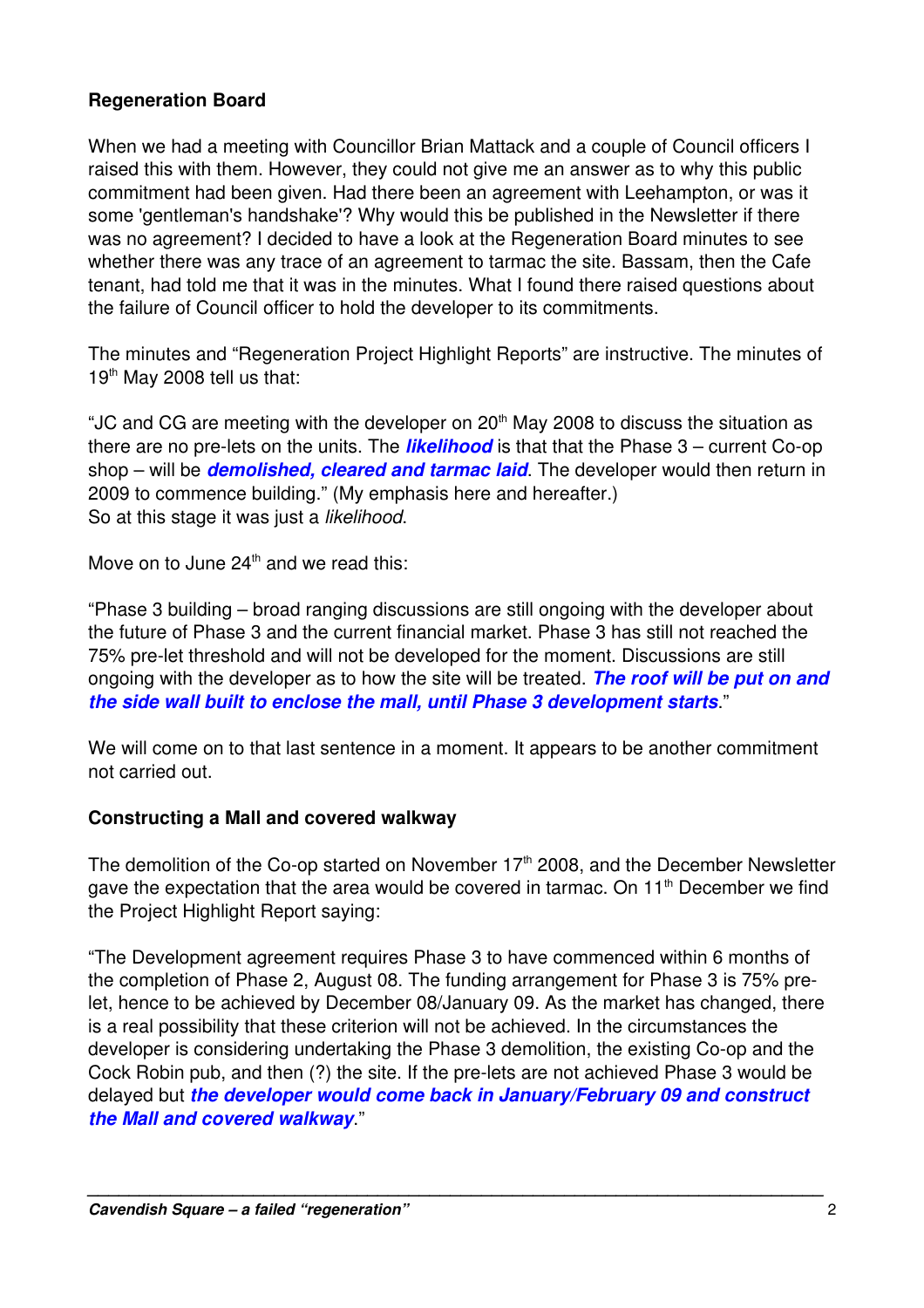By January  $22<sup>nd</sup>$  2009 we read that the demolition is complete and the developer will "*patch with tarmac* any loose surfaces and remove the boarding and fencing so that a temporary car park can be created."

The change from tarmacking the area to patch tarmacking, was not explained.

The following month, on February 24<sup>th</sup>, Carolanne Bond (a Forum representative on the Regeneration Project Board at the time) asked when Leehampton would be completing the covered Mall. The response from a Council officer was

"it had always been Leehampton's intention to complete the roof mall, *but a decision would be made once the interest on the retail units had been gauged. Leehampton must be given time to market the units."*

Hold on there. What had happened between December 11<sup>th</sup> and February 24<sup>th</sup>? On the former date the officers categorically said that if Phase 3 was delayed then "*the developer would come back in January/February 09 and construct the Mall and covered walkway."* Yet 2 months later the Board was told that this would not happen and poor old Leehampton must be given more time to market the units. As for the tarmac that appears to have been forgotten altogether.

Forward to March 27<sup>th</sup> 2009 and a Project Highlight Report (something of a misnomer) says that the "patching with tarmac of any loose surfaces will be undertaken so that a temporary car park can be created."

(The old Co-op site was used as a temporary car park though you had to park on the decaying base of the old shop.) We then read:

"Jim Scott advised that he had a meeting on February 16<sup>th</sup> to discuss the marketing of Phase 3. As a result of the meeting his agents are stepping up their marketing campaign and are currently in the process of going back to a number of key parties who feel they would be particularly suitable for this space. His agents are endeavouring to secure prelets for around 70% of the total available space remaining and they do remain confident that this can be achieved. If this is the case then, of course, the covered mall would be integral to the construction of the Phase 3 shops. If they do not succeed in securing the necessary pre-lets, they are still trying to develop plans *to implement the covered way leaving the Phase 3 site for future development*."

You have to wonder whether the 'confidence' of the agents was somewhat mythical and designed to delay spending any money before Phase 3 was begun. Even so this is another commitment (though by this stage they are "still trying to develop plans" rather than going to do it, as was reported on December  $11<sup>th</sup>$  2008.

On April 28<sup>th</sup> we read that:

"Councillor Childs has received a number of complaints from local residents about the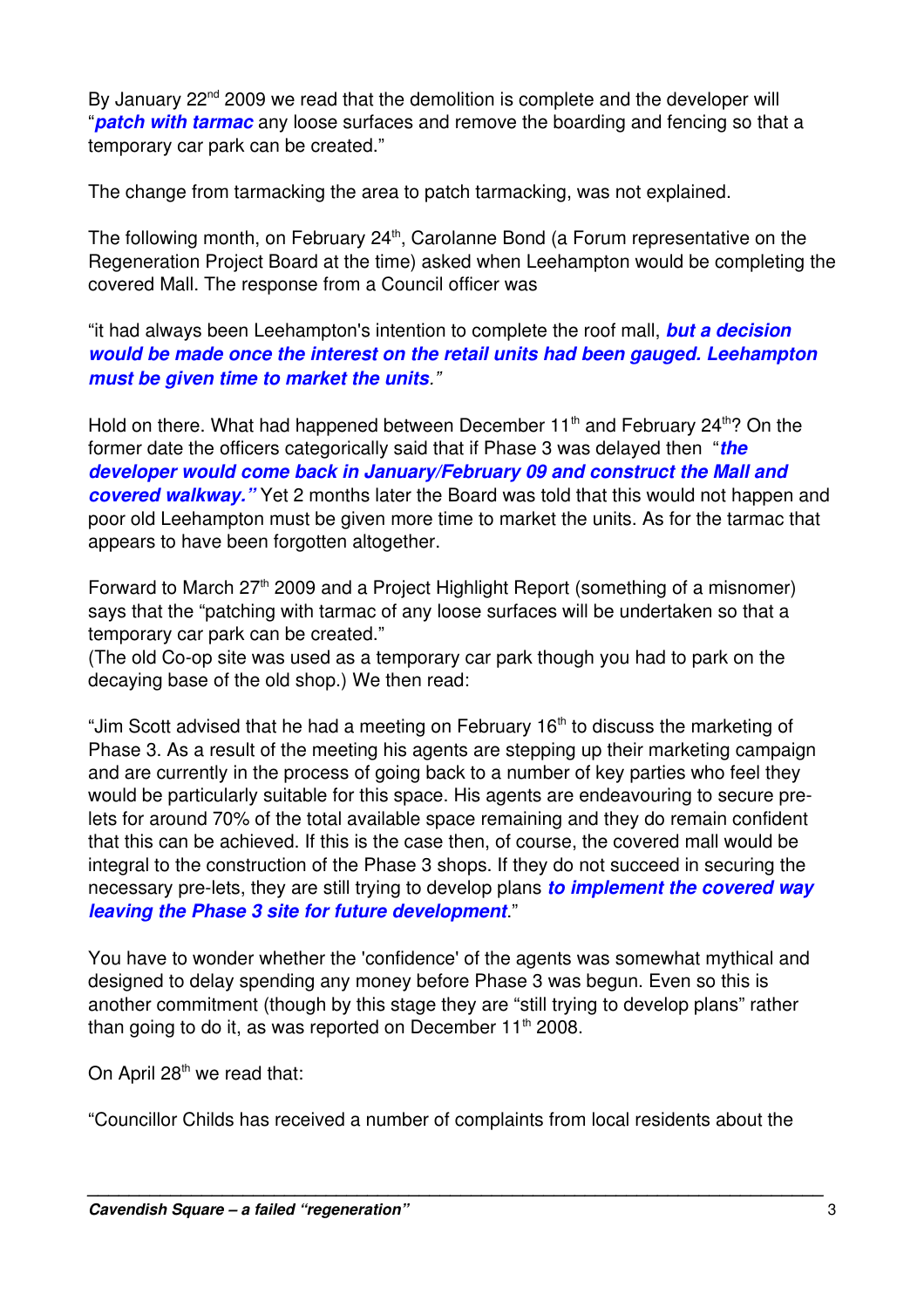untidy condition of the Phase 3 area. *Leehampton owns the area and are under no obligation to do anything with the condition of the area, if anything is done it will be a goodwill gesture on their behalf."*

A meeting eventually took place with Leehampton on June 23<sup>rd</sup>, and in a Project Highlight Report 3 days later we are told:

"The current thinking is to cover the area between the Co-op and the George Hall *Court, Library and Credit Union on the other side, with gated access at both ends*. SBC will be undertaking some refurbishments of George Hall Court and the works will be co-ordinated. Due to difficult market conditions very little in progress, with lettings of Phase 3. In view of this thought is being given to 12 temporary car parking spaces for 2 years."

## **Badly managed**

From the extracts from these minutes and reports it is difficult to draw any other conclusion than the whole process has been badly managed by the Council. Look at the following time line:

- $\geq$  May 20<sup>th</sup> 2008 the "likelihood" is that Co-op and Cock Robin will be "demolished, cleared and tarmac laid".
- $\ge$  On June 24<sup>th</sup> 2008 we are told that "The roof will be put on and the side wall built to enclose the mall, until Phase 3 development starts".
- $\ge$  On December 11<sup>th</sup> we were told "If the pre-lets are not achieved Phase 3 would be delayed but the developer would come back in January/February 09 and construct the Mall and covered walkway".
- $\geq$  On January 22<sup>nd</sup> 2009 we are told that the developer will "patch with tarmac any loose surfaces and remove the boarding and fencing so that a temporary car park can be created."
- $\ge$  On February 24<sup>th</sup> 2009, tarmacking (patched or otherwise) appears to have been forgotten and the construction of the Mall and covered walkway which was going to be done in January or February is awaiting the gauging of interest in the shop units.
- $\geq$  On March 27<sup>th</sup> the construction of the Mall and covered walkway which was going to be done *before* Phase 3 was started is now stated to be "integral to the construction of the Phase 3 shops". If Phase 3 doesn't go ahead, then Leehampton who were previously going to construct the covered Mall are now said to be "trying to develop plans to implement the covered way leaving the Phase 3 site for future development."
- $\geq$  On April 28<sup>th</sup> we are told that "Leehampton owns the area and are under no obligation to do anything with the condition of the area, if anything is done it will be a goodwill gesture on their behalf."
- $\geq$  After a meeting with Leehampton on June 23<sup>rd</sup> we are told that "The current" thinking is to cover the area between the Co-op and the George Hall Court, Library and Credit Union on the other side, with gated access at both ends.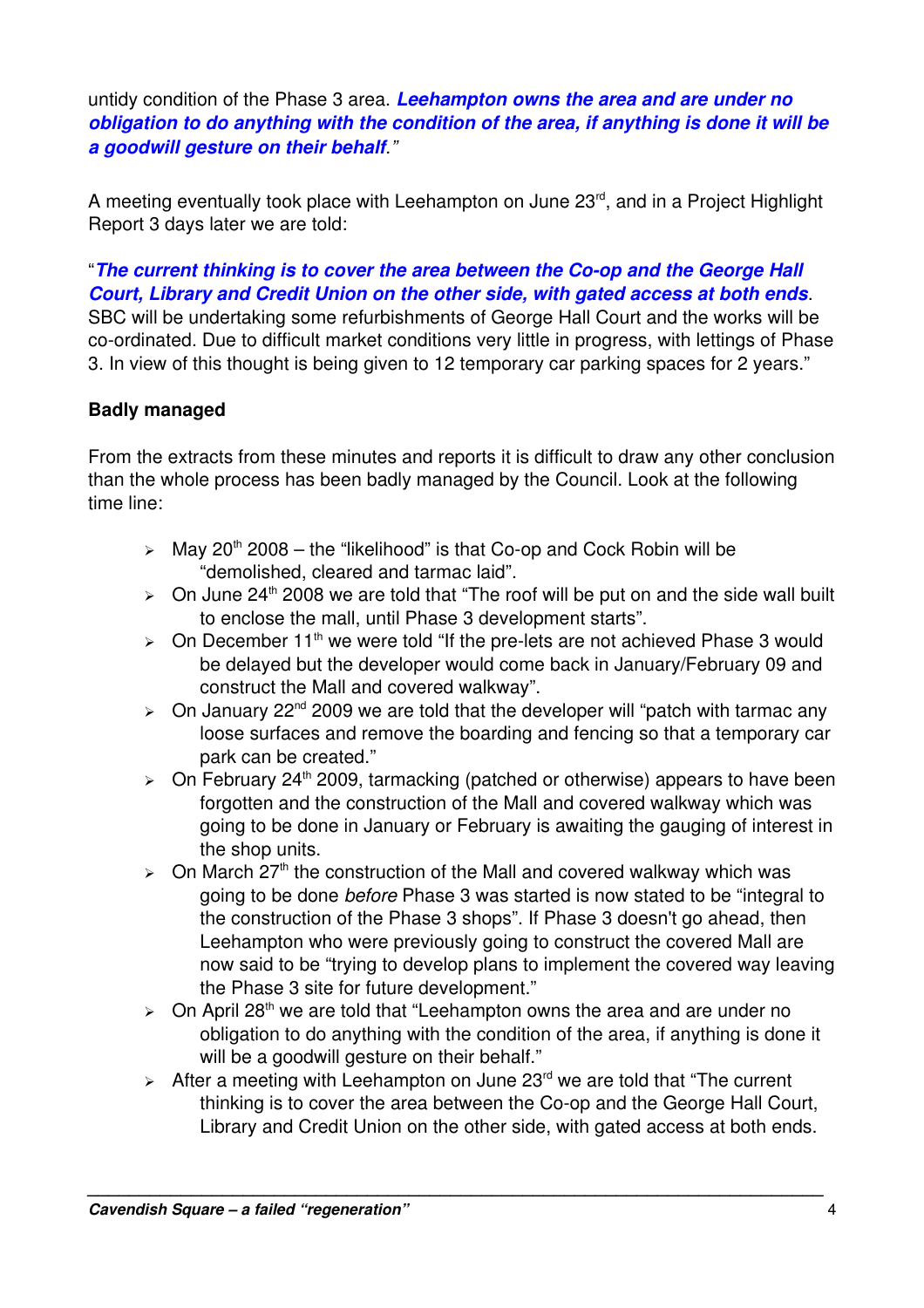SBC will be undertaking some refurbishments of George Hall Court and the works will be co-ordinated."

So we have been told that the developer would variously, tarmac the old Co-op site, patch tarmac the site, build a roof and a side wall to enclose the Mall *until* Phase 3 develops, cover the area between the Co-op and the George Hall Court, Library and Credit Union on the other side. *Yet they failed to do a single one of these*.

Why did the Council not hold the developer to do anything of these promised things? Did they feel sorry for them because of the recession? By their negligence they allowed the developer to get away Scott-free (pun intended). Leehampton told us that they have lost £500,000, having to sell-off some of the shops to cut their losses. However, the local community nor the shop tenants, don't have much sympathy with them because they left the square in a parlous state. We know the recession was a fact, but as you can see from the various minutes Leehampton were going to do a number of things which they subsequently did not do. The responsibility was theirs and of course, the Council's. The Council is ultimately responsible for the situation we faced because they failed to hold Leehampton to account and tie them to what they appear to have agreed to do at various points.

To tell us that Leehampton own the Phase 3 land and that they didn't have to do anything to rectify the derelict site was an extraordinary expression of the failure of the Council in relation to the agreement and their responsibility to the people of the area. The condition in which Cavendish Square languished for so long made a mockery of the very idea of "regeneration".

## **If you don't own it, you don't control it**

When the regeneration agreement was announced the Council told us that Cavendish Square would be "returned to its former glory". In fact that was hyperbole. Cavendish Square was never very good looking, never mind 'glorious'. But it was full of life and served as a hub of the community. Because of the ill management of the project the "regeneration" *worsened the situation to the detriment of local people*. There is a narrower range of shops, there is now no Cafe and some other units are empty. Despite our best efforts, the managing agent for the REIT unaccountably preferred empty shops which earn no money for the REIT rather than facilitating the Cafe being kept open. Worse still dealing with the REIT and their agent is proving very difficult. Cavendish Square is not very important to a company that owns over 600 sites.

This situation is the responsibility of the Council and it's idea of regeneration. It gave away publicly owned space to a developer, reducing it to a commodity which has been sold on at its convenience. Cavendish Square is a failed regeneration. It goes to prove that if you privatise publicly owned property, then you hand control over to people whose motivation is profit making and the local community has no control of the situation.

## **Martin Wicks**